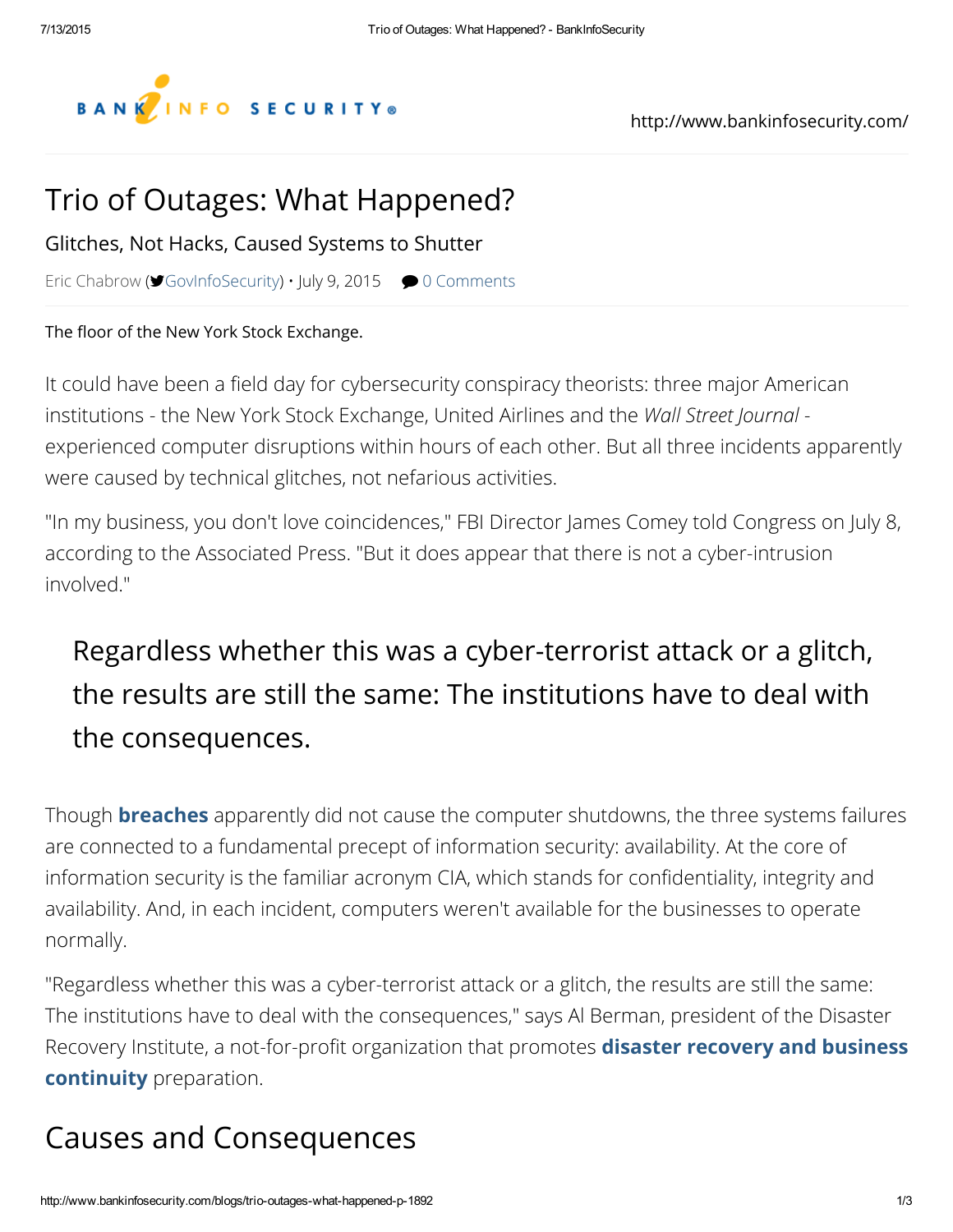Three major American companies, one by one, faced the consequences of online outages on July 8.

The first glitch occurred at United Airlines, with the carrier blaming "router degraded network connectivity for various applications" for causing operational disruptions. The airline said it canceled 61 flights, mostly on its regional carrier, United Express. But the outage caused another 615 regular United flights to be delayed for an average of one hour and 547 United Express flights to be delayed for an average of 27 minutes. "We fixed the router issue, which is enabling us to restore normal functions," a spokeswoman said.

Later Wednesday morning, a "technical problem" at the New York Stock Exchange halted trading for 3½ hours. "They told us they did some software updates overnight and tested it without problems, but this morning something happened," floor trader Peter Costa told the *Wall Street Journal.*

A short time later, "technical difficulties" at the Journal's website, **WSJ.com**, sent readers to a temporary site while the paper worked to fix the problem. The cause of the problem wasn't immediately known, although some speculation centered on the site being unable to handle overwhelming traffic from investors seeking news about the NYSE computer failure.

# Keeping Pace with Technology

"The problem is humans can't keep up with all the technology they have created," Avivah Litan, an analyst at the IT advisory firm Gartner, told the AP. "It's becoming unmanageable by the human brain. Our best hope may be that computers eventually will become smart enough to maintain themselves."

Berman of the Disaster Recovery Institute told me it's critical for these three businesses to figure out what caused the outages and fix them quickly because their customers could go elsewhere to book flights, trade stocks or read financial news.

It's a point with which NYSE President Thomas Farley concurs. "Do we need to change our protocols? Absolutely," Farley told CNBC. "This can't happen again. We can't put ourselves in this position again. Exactly what those changes are, I'm not yet prepared to say."

NYSE, United Airlines, the *Wall Street Journal* and all other organizations need an effective, welltested business continuity plan to function in today's fast-paced world. Availability is critical; it's not an option.